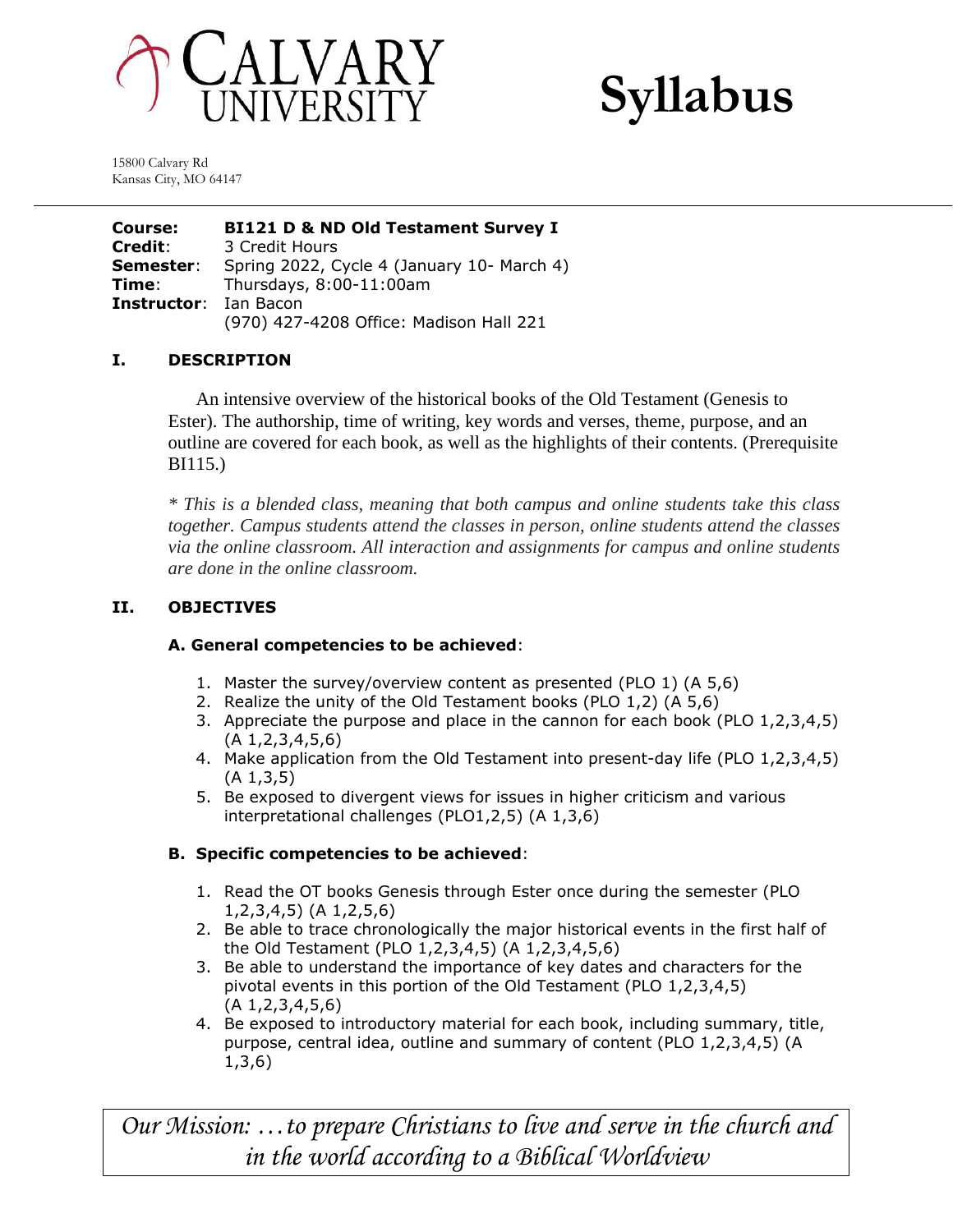# **III. REQUIREMENTS**

**Assignment 1:** Read Genesis- Exodus. Read Hindson and Yates pages 1- 83 and Benware pages 11-62. In a Word document indicate that you finished this reading assignment and list five things you learned from your textbook reading. (100 points)

**Assignment 2:** Read Leviticus-Deuteronomy. Read Hindson and Yates pages 84-119 and Benware pages 63-79. In a Word document indicate that you finished this reading assignment and list five things you learned from your textbook reading. (100 points)

**Assignment 3:** Read Joshua- Ruth. Read Hindson and Yates pages 120-158 and Benware pages 80-110. In a Word document indicate that you finished this reading assignment and list five things you learned from your textbook reading. Paper on Overview of Genesis. The student is to complete a 10-page (double-spaced) summary paper on the book of Genesis. A minimum of 4 scholarly sources are required for this paper. Please include a cover pager, table of contents page, and bibliography (included in page count). Submit the paper in a Word document and upload into Canvas. (100 points)

**Assignment 4:** Read 1-2 Samuel. Read Hindson and Yates pages 159-172 and Benware pages 113-123. In a Word document indicate that you finished this reading assignment and list five things you learned from your textbook reading. Complete the midterm exam (100 points)

**Assignment 5:** Read 1-2 Kings. Read Hindson and Yates pages 173-187 and Benware pages 124-138. In a Word document indicate that you finished this reading assignment and list five things you learned from your textbook reading. (100 points)

**Assignment 6:** Read 1-2 Chronicles. Read Hindson and Yates pages 188-200 and Benware pages 139-144. In a Word document indicate that you finished this reading assignment and list five things you learned from your textbook reading. (100 points)

**Assignment 7:** Read Ezra-Nehemiah. Read Hindson and Yates pages 201-220 and Benware pages 145-150; 154-159. In a Word document indicate that you finished this reading assignment and list five things you learned from your textbook reading. (100 points)

**Assignment 8:** Read Esther. Read Hindson and Yates pages 221-231 and Benware pages 150- 153. In a Word document indicate that you finished this reading assignment and list five things you learned from your textbook reading. (100 points)

**Assignment 9:** Complete the final exam (100 points)

**Assignment 10:** Paper on Overview of a Historical Book or a Major Prophet Book The student is to complete a 10-page (double-spaced) summary paper on a book of a historical book or major prophet. A minimum of 4 scholarly sources are required for this paper. Please include a cover pager, table of contents page, and bibliography (included in page count). Submit the paper in a Word document and upload into Canvas (100 points)**.**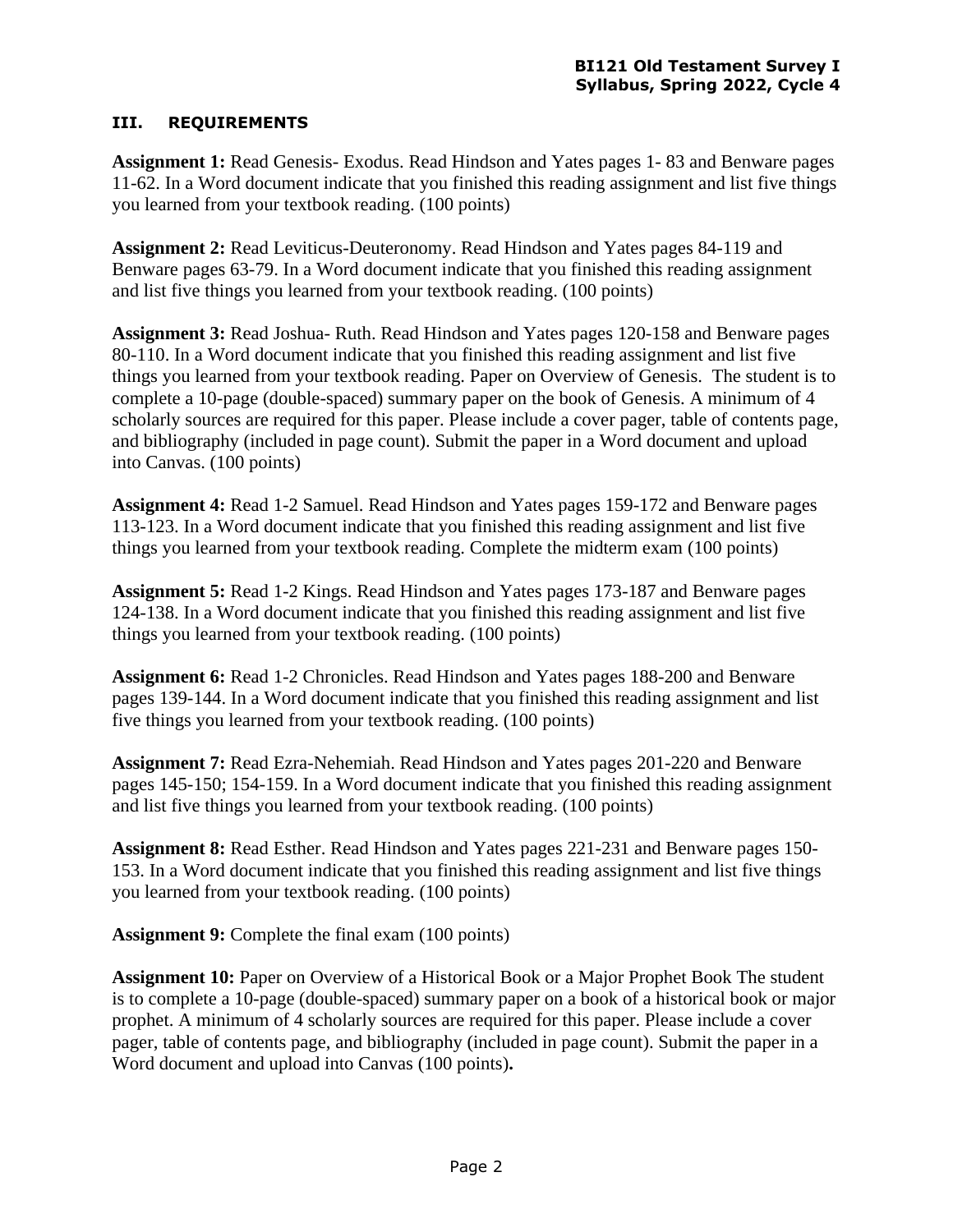### **POINTS AND FINAL GRADE**

**930-1000 A 900-929 A-870-899 B+ 830-869 B 800-829 B-770-799 C+ 730-769 C 700-729 C-670-699 D+ 630-669 D 600-629 D-0-599 F**

### **IV. Materials**

#### **A. The Bible**

See "Bible is required textbook statement below. My preferred translation is the NASB

#### **B. Textbooks**

A) Benware, Paul. *Survey of the Old Testament*. Chicago: Moody Publishers, 2003. ISBN: 0802424821 Retail: \$19.99.

B) Hindson, Ed and Yates, Gary, editors. *The Essence of the Old Testament: A Survey*. Nashville: B&H Academic. ISBN: 9781433677076 Retail: \$44.99.

#### **V. Policies**

- A. **The Bible** is a required textbook in every course at Calvary University. To facilitate academic level study, students are required to use for assignments and research an English translation or version of the Bible based on formal equivalence (*meaning that the translation is generally word-for-word from the original languages*), including any of the following: New American Standard (NASB, English Standard Version (ESV), New King James (NKJV), or King James (KJV). Other translations and versions based on dynamic equivalence (*paraphrases, and thought-for-thought translations like NLT and NIV*) may be used as supplemental sources. Please ask the professor if you have questions about a particular translation or version.
- B. **All class papers** must follow the Turabian style according to *A Manual for Writers of Research Papers, Theses, and Dissertations*, 8th edition and the Calvary Style Guide, 2019 update.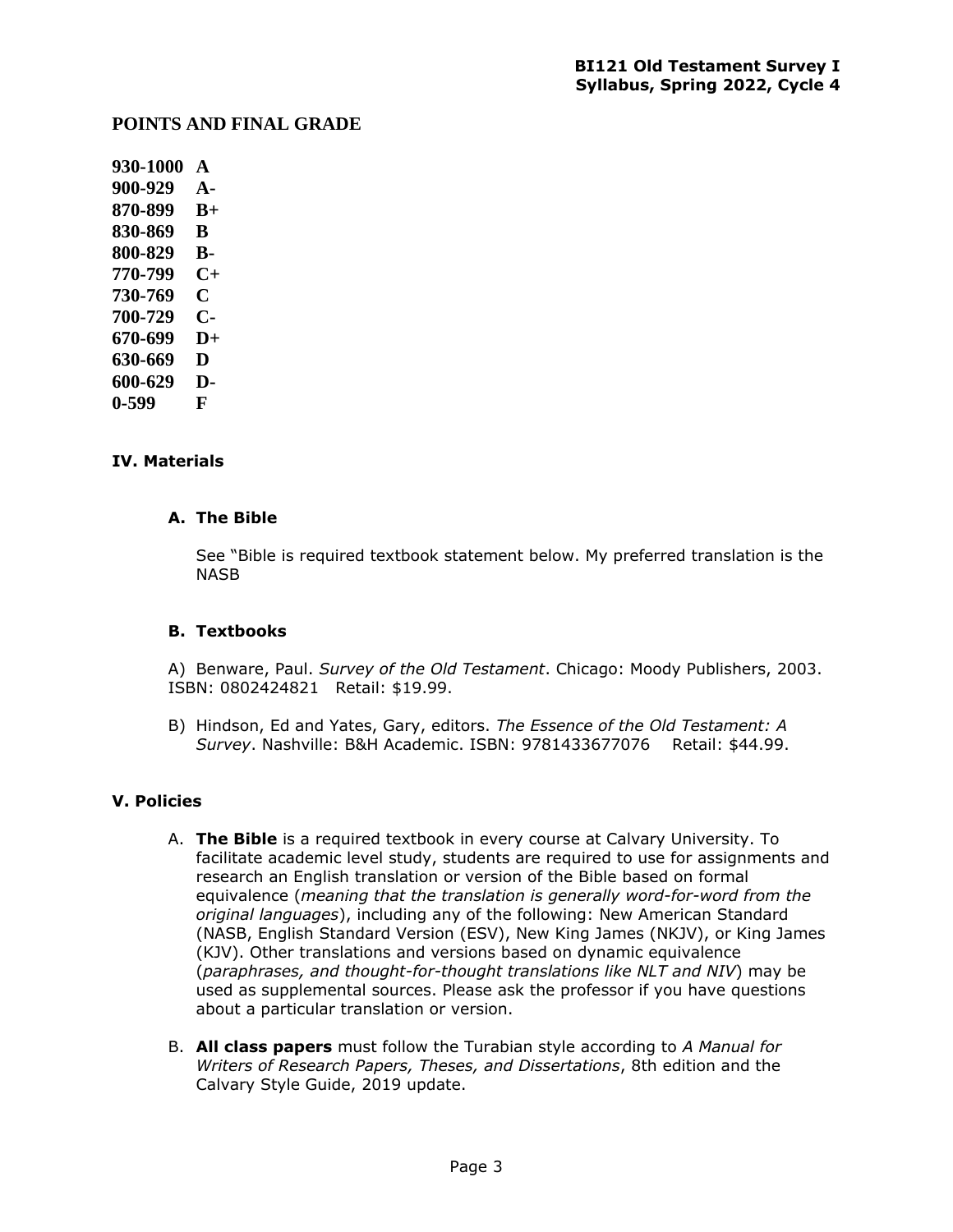- C. **Late Assignments**: Assignments will be lowered **10%** if not turned on in on the due date.
- *D.* **Plagiarism**: *Plagiarism is defined as copying any part of a book or paper without identifying the author. This also includes taking another person's ideas and presenting them as your own.* Any assignment that includes plagiarism will receive a zero (0) grade.
- *E.* **Disabilities**: *Students with disabilities have the responsibility of informing the Accommodations Support Coordinator (aso@calvary.edu) of any disabling condition that may require support.*
- F. **The Clark Academic Center** (learning@calvary.edu) is dedicated to providing free academic assistance for all Calvary University students. Student tutors aid with all facets of the writing process, tutor in various subject areas, prepare students for exams and facilitate tests. Please take advantage of this service.

# G. **Class Attendance:**

**Residential Students**: I will record attendance by checking academic activity during the previous 7 days each Wednesday. If you miss more than one week, your grade will be lowered by one letter grade. If you miss more than two weeks of class, your grade will be lowered by one additional letter grade (a total of two letter grades).

**Distance students:** Attendance for "distance" students will consist of validated academic activity at a weekly minimum. Attendance validation for "distance" students includes such activities as participation in class assignments and discussion typically derived from the recorded lectures.

# **VI. CLASS SCHEDULE**

- **Week 1 Introduction Importance of OT Intro to OT**
- **Week 2 Introduction to the Pentateuch Creation Genesis**
- **Week 3 Exodus Leviticus Numbers**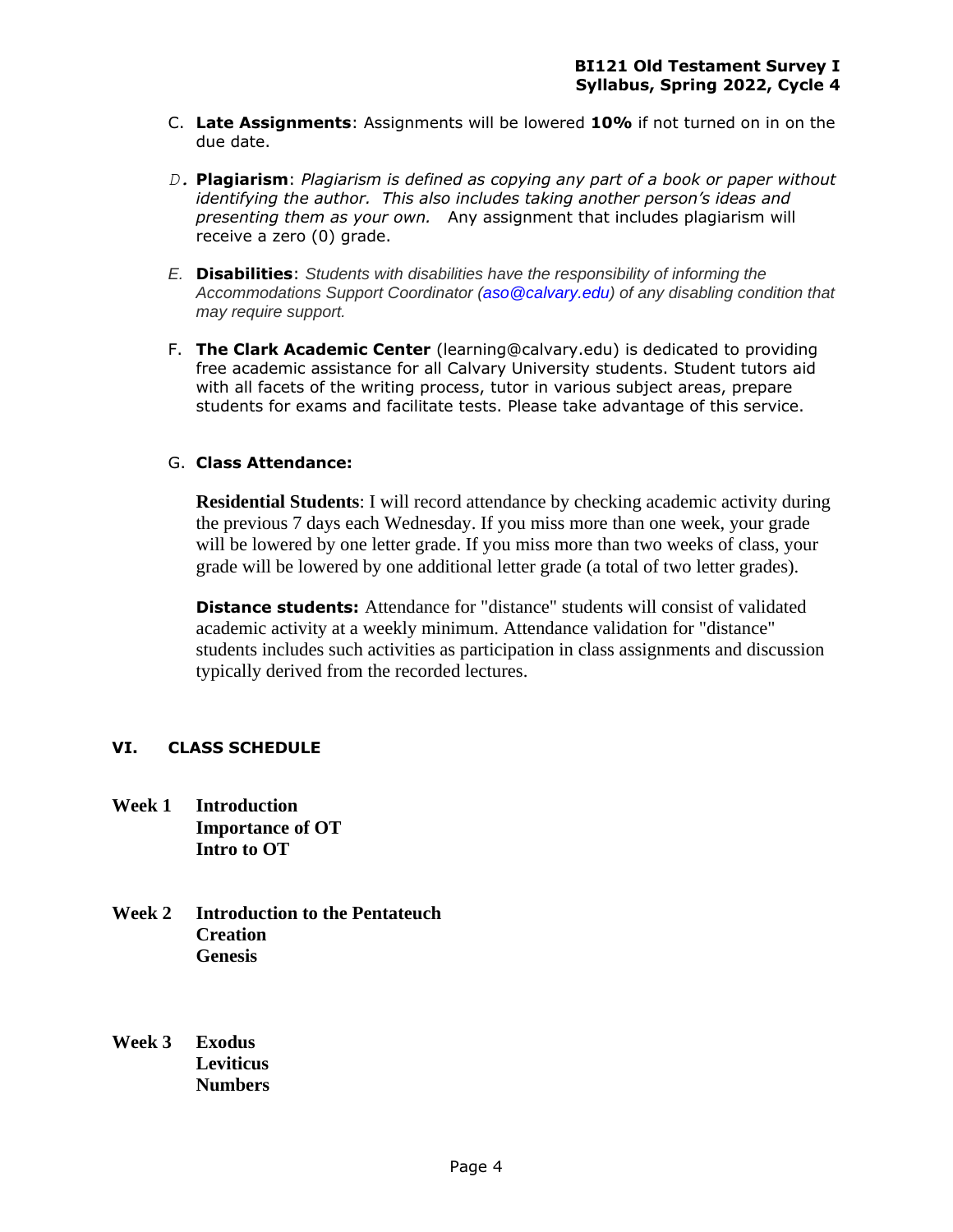- **Week 4 Deuteronomy Introduction to the Historical Books Joshua**
- **Week 5 Judges Ruth 1 Samuel**
- **Week 6 2 Samuel 1 Kings 2 Kings**
- **Week 7 1 Chronicles 2 Chronicles Significance of Temple**
- **Week 8 Ezra Nehemiah Esther**

# **VII. Bibliography**

Arnold, Bill T., and Bryan Beyer. *Encountering the Old Testament: A Christian Survey*. 2015.

Geerhardus, Vos. *Biblical Theology*. Carlisle, PA: Banner of Truth Trust, 1975.

Geisler, Norman L. *A Popular Survey of the Old Testament*. Grand Rapids, MI: Baker Books, 2007.

Hill, Andrew E., and John H. Walton. *A Survey of the Old Testament*. Grand Rapids, MI: Zondervan, 2016.

Kaiser, Walter C. *Toward an Old Testament theology*. Seoul, Korea: Word of Life Press, 1982.

Merrill, Eugene H., Mark F. Rooker, and Michael A. Grisanti. *The World and the Word: An Introduction to the Old Testament*. Nashville, TN: B & H Academic, 2011.

Morris, Henry M. *The Genesis Record: A Scientific and Devotional Commentary on the Book of*